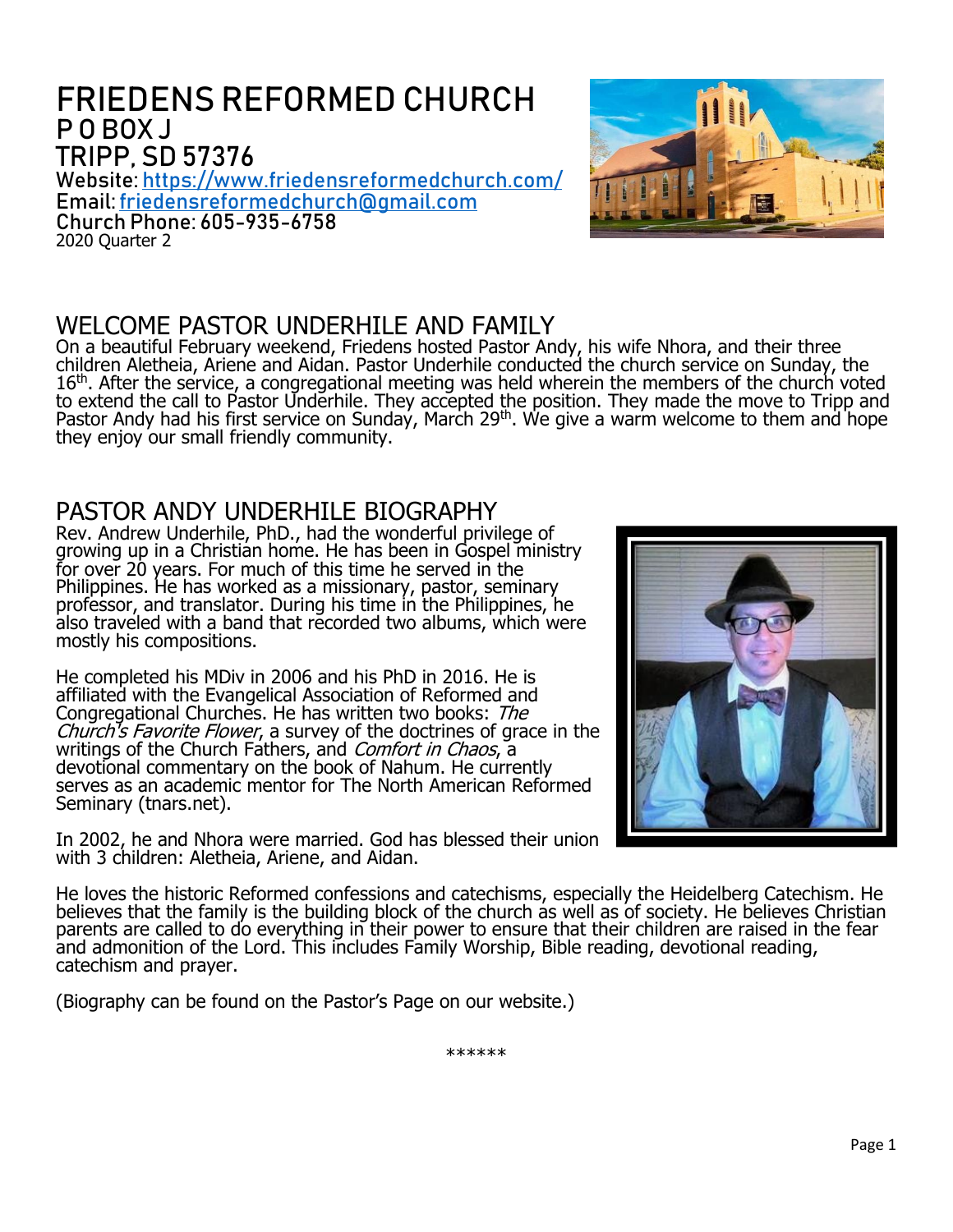## A MESSAGE FROM OUR PASTOR

But concerning brotherly love you have no need that I should write to you, for you yourselves are taught by God to love one another. I Thessalonians 4:9

I don't know if this is the best place, but I don't know when I will have this type of opportunity, an opportunity to address everyone at Friedens Reformed Church in a setting outside of a worship service, so I will take advantage of this chance to share with you my gratitude for your "brotherly love."

On behalf of my entire family, I want to thank you all for the warm welcome and kindness you have extended to us. The weekend we spent in Tripp back in February will forever live in my memory. We were overwhelmed by your friendliness and willingness to accommodate us. All I have ever desired was a place to serve the Lord and His people in a place where I knew that my family would be loved. I know that we have found such a place in Friedens Reformed Church.

I remember standing amazed as every single person filed out of the sanctuary and greeted me at the back with, "Welcome to Tripp," or "Welcome to Friedens." I am aware that there were certainly some "no" votes that morning, but, nonetheless, every single person greeted me "Welcome." That was a very touching and humbling experience.

After having spent several weeks in the throes of packing and preparing for the move, it will be a relief to finally settle into our new life in Tripp. We are excited and look forward with anticipation to see how the Lord plans to bless our new life together.

Part of the "new" will be the inevitable changes that my ministry will bring with it. Rest assured that I have no intention of changing things simply for the sake of changing them. I believe that the Church is the household of God, so I try very hard not to let personal preferences enter into the discussion as a determining factor for what is done in church or how things are ordered. My heart's truest desire is to let God be God over all things, including how He is worshiped. So I ask you to bear with me as we work through the time of adjustment. The initial discomfort, if there is any, will only be growing pains, by which God will unite our hearts and strengthen our love for each other.

Again, thank you for your warm welcome and thank you for the call to serve you.

Pastor Andy & family

\*\*\*\*\*\*

### PARSONAGE RECEIVES FACELIFT

While the parsonage was vacant, we completed updates to the home. Keith Stoebner did the construction work. We replaced the vanity along with the bathroom countertop and kitchen countertop. Richard Gall did the cabinet work. New carpet and flooring were laid in the office, upstairs bedrooms, hallway and stairway. New window coverings were installed. New doors were also installed. Fresh paint was applied to the walls throughout the house.

Many people worked hard to make this project possible. A special thank you to all who donated your time, money and talents!

\*\*\*\*\*\*

# CHURCH SERVICES GO LIVE ON YOUTUBE

With the pandemic making it difficult to gather for events, we will broadcast our church services on Friedens Reformed Church YouTube channel. Please be patient with us as we work to bring you quality sound and picture. We hope you will enjoy the services from the safety of your homes. To find our live stream just visit our church website FriedensReformedChurch.com and on the front page you will find a place to "Click here for Live Church Services" and that will take you to the live stream. If you would like to look at past videos you can click on "Previous Services" and choose the service you are looking for. If you have any questions, or you would like to sign up for automatic notifications from YouTube please call Caleb Finck at 605-933-2042 and he can help you get setup!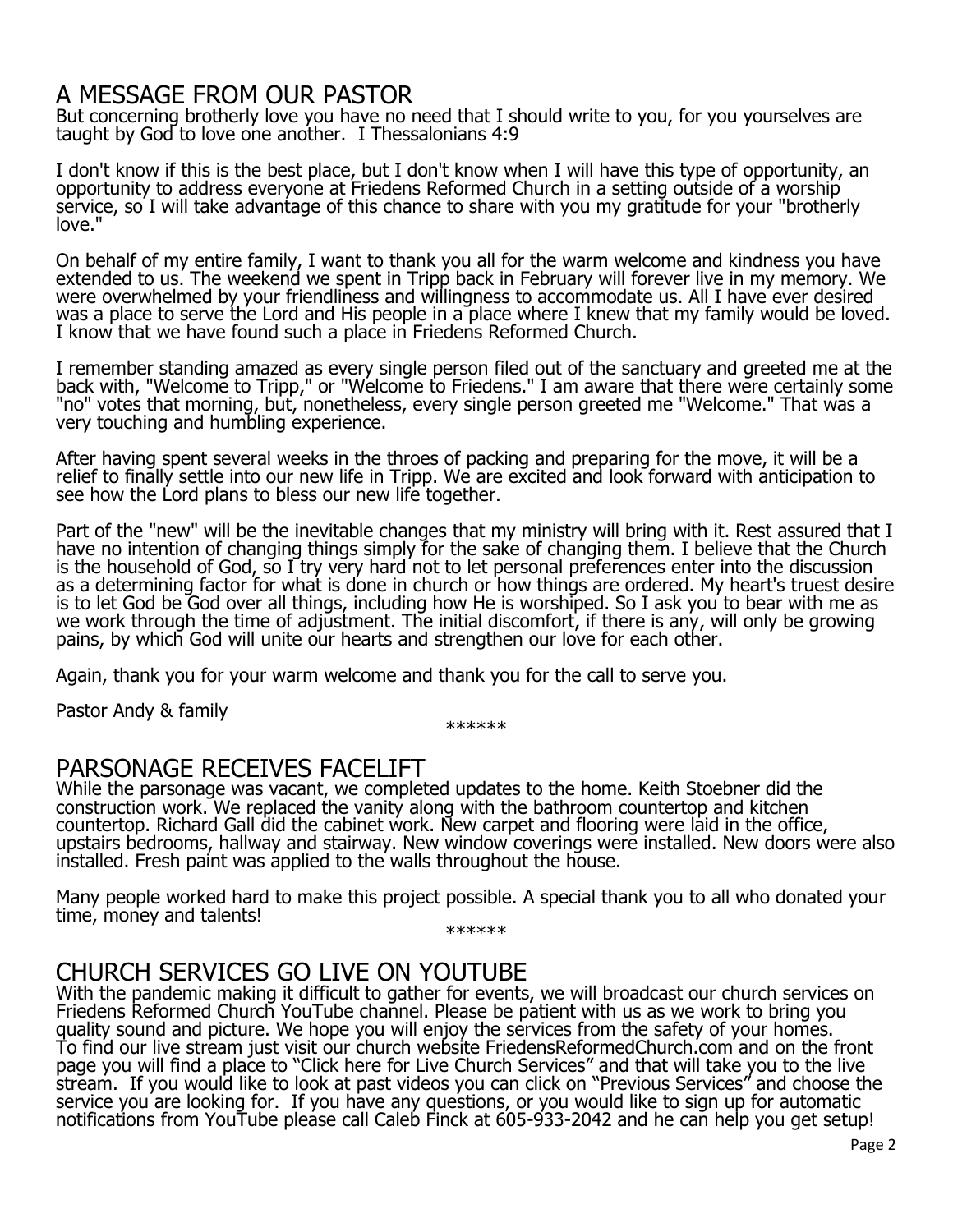# WOMEN'S GUILD UPDATES (January - March)

Women's Guild (Jan-Mar)

As has been tradition, our Guild held no regular business meetings in the months of January and February; nonetheless, we kept busy assisting with several church events in February and early March.

On Saturday, February 15, a Meet and Greet evening luncheon was held in the Church reception area for Pastor Andy Underhile and his family, along with a pot-luck meal following the church service on Sunday, February 16. Thank you, Friedens, for your warm welcome to the Underhiles and for your contributions to these events!

The Women's Guild also served a luncheon for three funerals in the month of February. We extend our sincere sympathy to the families of Edna Hoff, Keith Dewald and Rueben Keller.

On March 1st, the Guild assisted with hosting a soup and sandwich parsonage renovation fund raiser following the church service. We are grateful and thankful to the congregation and to our friends from Tripp and our surrounding communities for attending, for your donations, and for supporting us in this event.

Reminder: Any youth planning to attend a summer camp, please get the necessary information to the Guild by April 30th for fee donation consideration.

And, most importantly, the Guild and Friedens Church, would like to warmly welcome Pastor Andy, Nhora, Aletheia, Ariene and Aidan Underhile to Friedens and to Tripp! We are thankful to see you join our Friedens Church family!

### REMEMBER IN YOUR PRAYERS

Edna Hoff, born March 2, 1918, passed away on February 11, 2020. Danny VanGerpen, former nursing home administrator, performed the service.

Keith Dewald, born October 26, 1939, went to his heavenly home on February 13, 2020. The service was led by Jason Weber.

Rueben Keller passed away on February 16, 2020. He was born on February 19, 1931. The service was led by Pastor Mike Boyle, Memorial Baptist Church pastor.



Our thoughts and prayers are with the families.

## NEW CHURCH SIGNS

At the annual church meeting in January, the congregation voted to replace the four church signs along Hwy 18 and Hwy 37. The cost to replace each sign is approximately \$1,000. At that time, the goal was to raise funds to replace the two most weather beaten signs. Through the generosity of our members, we have raised enough money to replace those two signs. The consistory has decided to continue to raise the funds needed to replace the other two signs.

If you would like to contribute to this project, please specify that on your donation. Glen Dewald is building the signs.



\*\*\*\*\*\*

## MOWING BIDS DUE APRIL 15TH

It is that time of year again. The Foundation Committee is requesting mowing bids for any of the seven Church cemeteries and the playground. Contact Vicki Huether, Foundation president, for more information. Her cell phone number is (605) 933-2338. Bids can be mailed to Vicki at PO Box 121, Tripp, SD, 57376. Bids are due before or by the Foundation meeting on Wednesday, April 15<sup>th</sup>.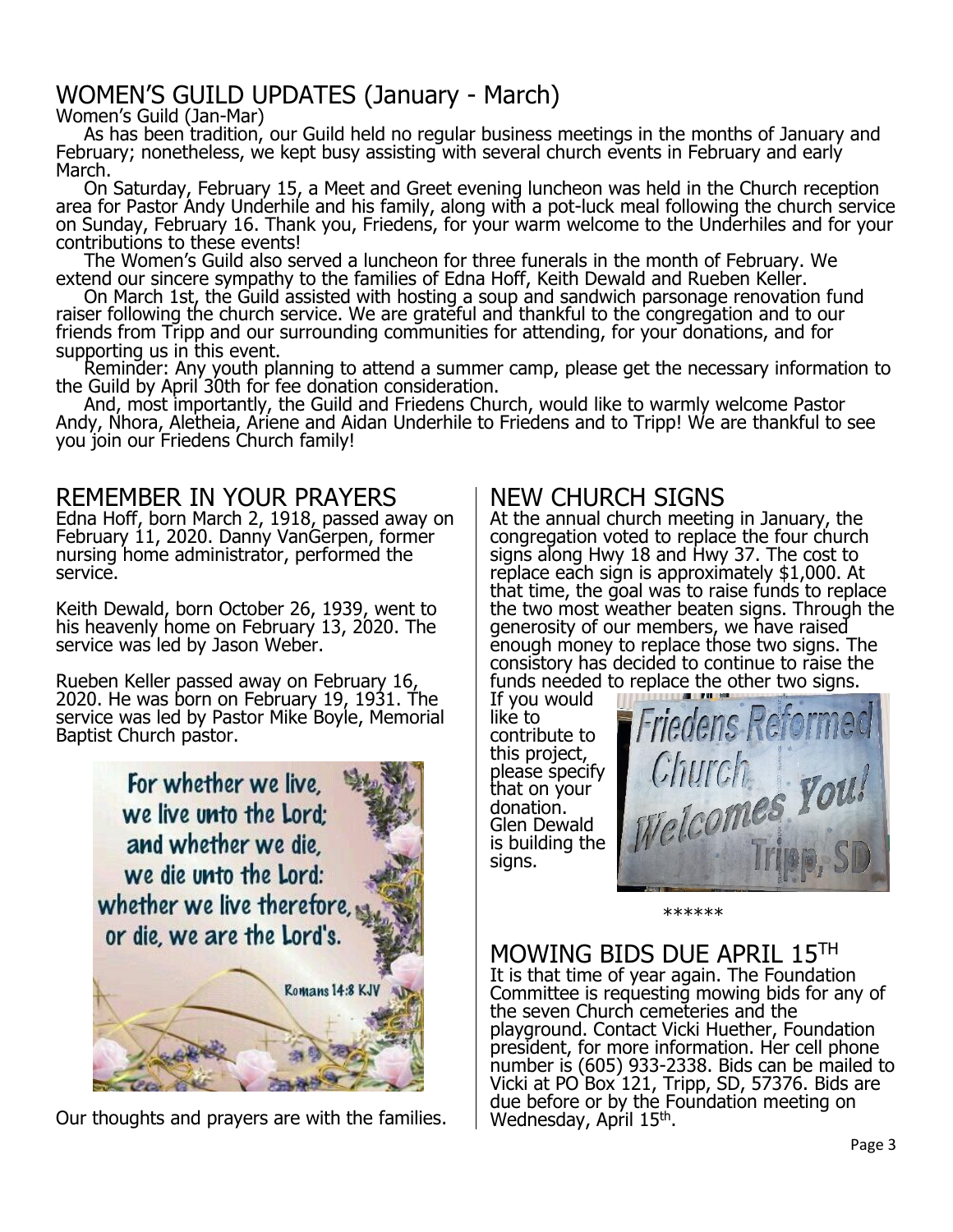#### ONE BODY WITH MANY MEMBERS (1 Corinthians 12:12-14)

"For just as the body is one and has many members, and all the members of the body, though many, are one body, so it is with Christ. For in the one Spirit we were all baptized into one body—Jews or Greeks, slaves or free—and we were all made to drink of one Spirit. Indeed, the body does not consist of one member but of many."

2020 Committees

Consistory:

Tim Mehlhaff, President Sheldon Huether, Vice-President Todd Frey, General Treasurer Conrad Finck, Asst General Treasurer Amy Brown, Benevolent Treasurer Mark Gemar, Asst Benevolent Treasurer Keith Stoebner, Special Funds Treasurer Mike Nuss, Asst Special Funds Treasurer Tom Schmidt, Financial Secretary David Winckler, Asst Financial Secretary Mark Stoebner, Secretary Caleb Finck, Asst Secretary

Christian Education Committee: Gary Schnabel, Superintendent

| Sary Schnabel, Sapermentache |             |
|------------------------------|-------------|
| Amy Brown, Treasurer         |             |
| Lennis Mehlhaff              | Lori Dewald |
| Jeff Mehlhaff                | Jen Gemar   |
| Jody Schnabel                | Eileen Gall |
|                              |             |

- **Women's Guild:**<br>Eileen Gall Phyllis Dewald Pauline Finck Sandra Stoebner<br>Marlene Nuss Sally Schatz Marlene Nuss<br>Ruby Reiner Brenda Stoebner<br>Geri Saenz Diane Stoebner Geri Saenz Robin Stoebner **Diane Kuper** Betty Wormsbecher Kathy Barton Betty Lou Meyer Honory Member – Ruby Batterman (24 years)
- Foundation Members:
	- Vicki Huether Marvin Frey Robert Hoff<br>Jen Gemar Keith Stoebner

Jen Gemar Sheri K. Fischer David Finck Lynn Stoebner Tim Mehlhaff<br>David Winckler

Music Committee: **Conrad Finck Keith Stoebner<br>Lennis Mehlhaff Kanadis Shelly Finck** Lennis Mehlhaff

Welcome Committee: Lois and George Verzani Lennis and Judy Mehlhaff

Building & Grounds Committee: Mark Gemar, Sheldon Huether, Todd Frey Cemetery Committee: Marvin Frey<br>Terry Maag Marvid Winck

David Winckler

Auditing Committee: Hope Maag David Finck

Christmas Committee: Tim and Jane Mehlhaff Tiffany and Seth Horstman Glen and Lori Dewald Sheena and Dallas Peskey

Custodian: Mary Lou Hoff

Historian: Robert Hoff

Secretary: Judy Mehlhaff

Technology Coordinator: Caleb Finck

- Friedens' Nursing Home/Assisted Living Residents (With Addresses and Birthdays)
- 1. Ruby Batterman David M. Dorsett Health Care-Memory Care Center, 1020 N. 10th St., Spearfish, SD 57783 Birthday: March 13
- 2. Maydean Dewald Borman Manor; 501 N. 4th St., Parkston, SD 57366; Birthday: Feb. 13
- 3. Gideon Schultz Sister James Health Care Facility, #122 Country, 2111 W. 11th St,<br>Yankton, SD 57078 Birthday: Feb. 23 Yankton, SD 57078
- 4. Betty L. Meyer Good Samaritan Luther Manor; Rm 519; 1500 W 38th St., Sioux Falls, Birthday: Aug. 4
- 5. Bob Pietz Sister James Health Care Facility; 2111 W 11th, Chalkstone; Yankton, SD 57078 Birthday: June 24\_
- 6. Elva Brosz Borman Manor; 501 N 4th St; Parkston, SD 57366

### Friedens' Shut-ins

- 1. Meta Herr–P.O. Box 131, Tripp, SD 57376
- 2. Janelle Meisenhoelder–101 S. Carpenter St., Tripp, SD 57376
- 3. Violet Ehresmann–P.O. Box 127, Tripp, SD 57376
- 4. Maynard and Adeline Dewald–P.O. Box 152, Tripp, SD 57376
- 5. Leroy Pietz-41115 284<sup>th</sup> Street, Tripp, SD 57376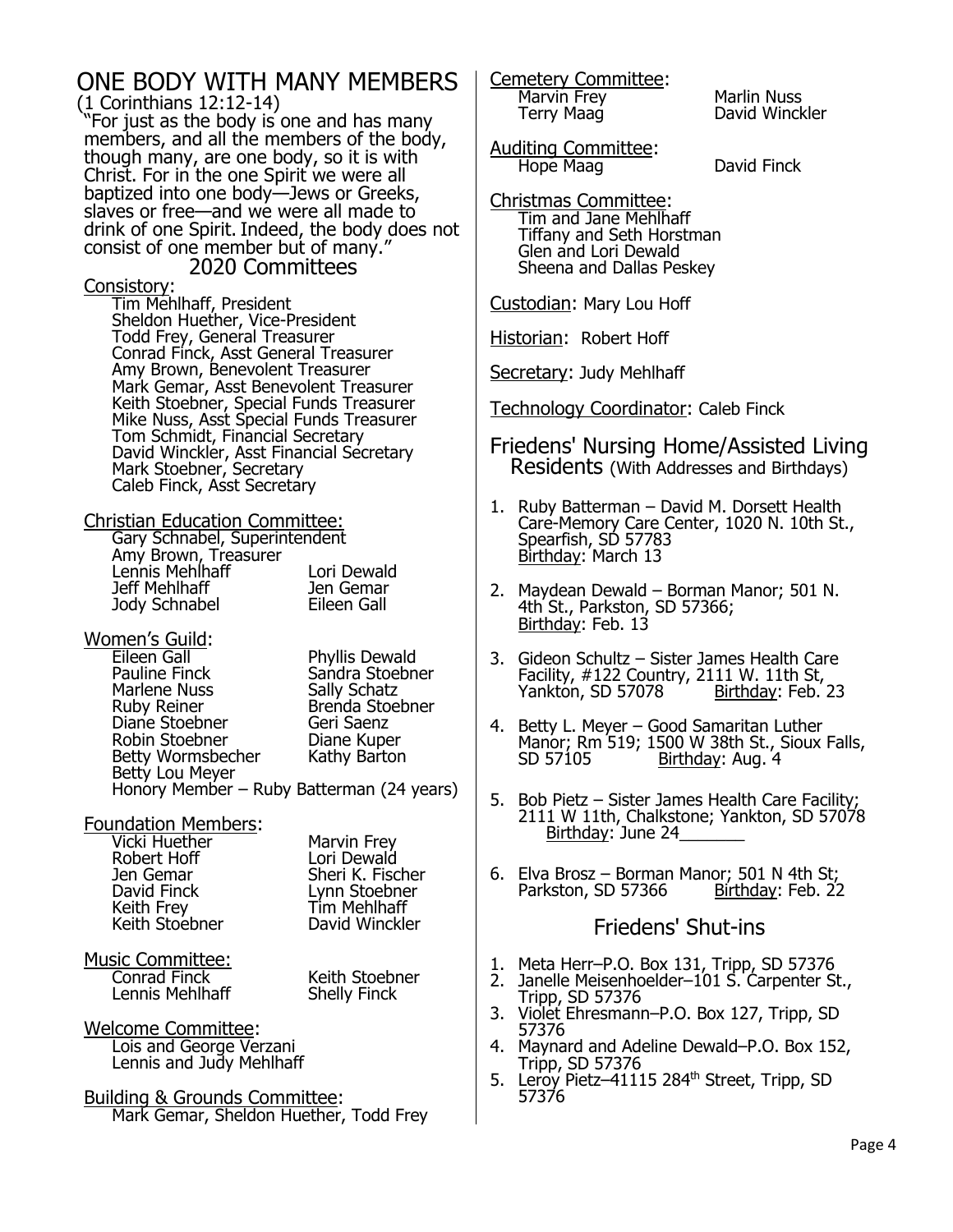## BIBLE VERSES OF COMFORT

During this very worrisome time, we need to turn our hearts and minds to the Bible. Please take more time in your daily routine to pray for answers. Pray for comfort for those who are struggling with this disease, for those struggling with anxiety and fear for the unknown. There are many verses in the Bible that can provide you with this comfort. Here are a handful to start you out:

#### Isaiah 41:10

"Do not fear, for I am with you; do not be afraid, for I am your God; I will strengthen you, I will help you, I will uphold you with my victorious right hand."

#### Philippians 4:6-7

"Do not worry about anything, but in everything by prayer and supplication with thanksgiving let your requests be made known to God. And the peace of God, which surpasses all understanding, will guard your hearts and your minds in Christ Jesus.

#### Deuteronomy 31:6

"Be strong and bold; have no fear or dread of them, because it is the Lord your God who goes with you; He will not fail you or forsake you."

#### Joshua 1:9

"I hereby command you: Be strong and courageous; do not be frightened or dismayed, for the Lord your God is with you wherever you go."

#### John 14:27

Som 1 ...., you. I do not give to you as the world gives. Do not let your hearts be troubled, and do not let them be afraid.

#### \*\*\*\*\*\*

## EA NEWSLETTER AVAILABLE

Friedens belongs to the Evangelical Association of Reformed and Congregational Christian Churches. If you are interested in viewing their newsletter, The Networker, printed copies are available in the narthex. You can also sign up on their website to receive their newsletter. Their website address is [http://evangelicalassociation.org/.](http://evangelicalassociation.org/)

## OFFERING SCHEDULE

| April 5 <sup>th</sup> | General Fund                  |
|-----------------------|-------------------------------|
| 12 <sup>th</sup>      | <b>Benevolent Fund-Easter</b> |
| 19 <sup>th</sup>      | <b>General Fund</b>           |
| 26 <sup>th</sup>      | <b>Building Fund</b>          |
| May 3rd               | General Fund                  |
| 10 <sup>th</sup>      | General Fund                  |
| 17 <sup>th</sup>      | <b>Building Fund</b>          |
| 24 <sup>th</sup>      | General Fund                  |
| 31 <sup>st</sup>      | <b>General Fund</b>           |
| June 7 <sup>th</sup>  | <b>General Fund</b>           |
| 14 <sup>th</sup>      | <b>General Fund</b>           |
| $21^{st}$             | <b>General Fund</b>           |
| 28th                  | General Fund                  |

\*\*\*\*\*\*

## ANNOUNCEMENTS FOR BULLETIN

If you would like to place an announcement in the bulletin, please leave a message for Judy Mehlhaff by Friday of each week.



Watch the bulletin and website for more information on upcoming events and services.

Three ways to receive our newsletter:

- 1. View and download from church website.
- 2. Sign up to have it e-mailed to you.
- 3. Sign up to have it mailed to you.

 $\blacksquare$ 

To let us know how you would like to receive your newsletters, please sign the notebook in the narthex **OR** send us an email. Our email address is [friedensreformedchurch@gmail.com.](mailto:friedensreformedchurch@gmail.com)

 $\blacksquare$